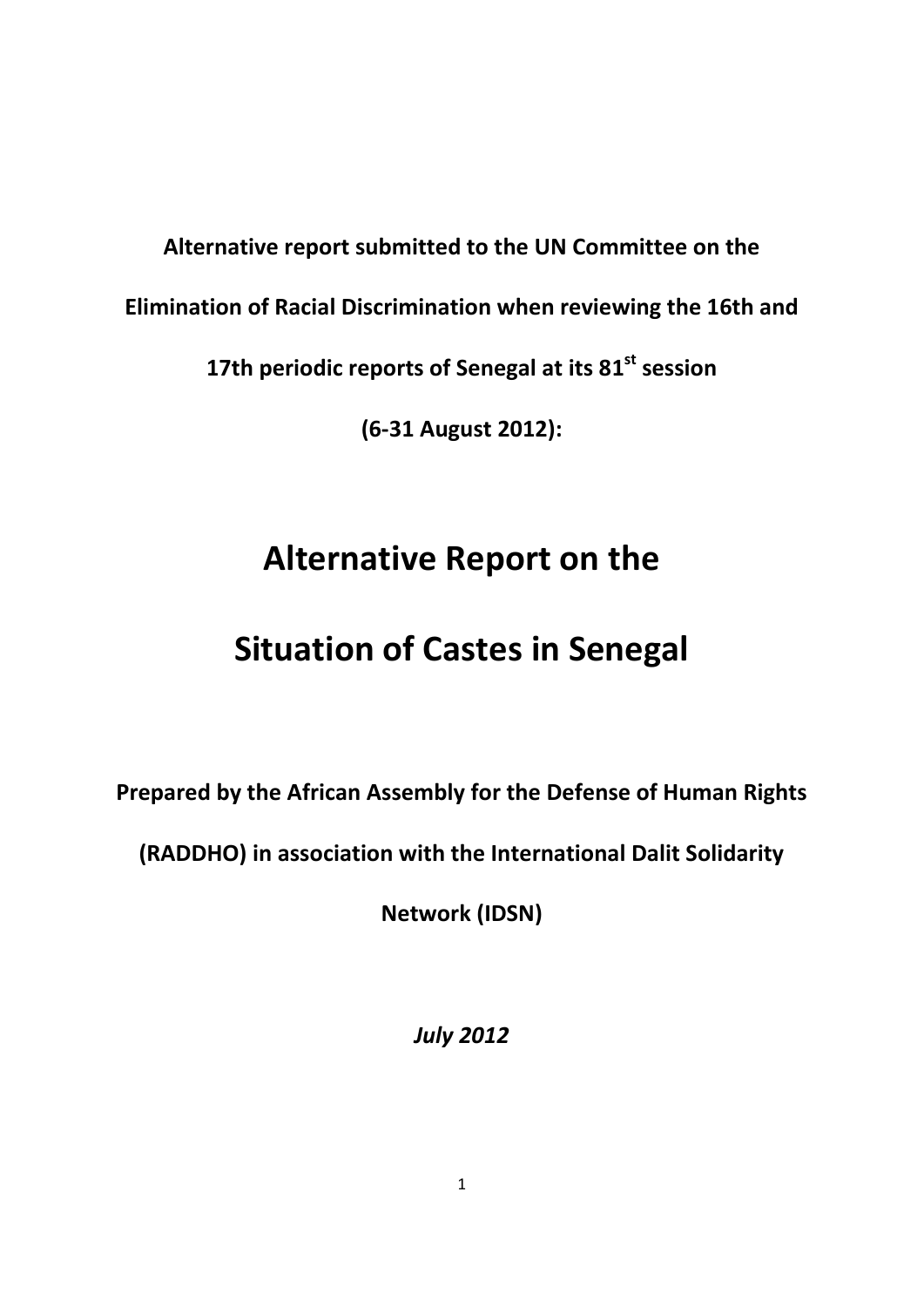# **Alternative Report on the Situation of Castes in Senegal**

This alternative report has been prepared by the African Assembly for the Defense of Human Rights (RADDHO) in association with the International Dalit Solidarity Network (IDSN)<sup>1</sup>. It focuses on issues related to caste based discrimination in Senegal, which, over the years, has been addressed by UN human rights bodies, including the UN Committee on the Elimination of Racial Discrimination's (CERD) review of Senegal in 2002. The writing of this report has been prepared on the basis of reports written by specialists, interviews, and recent articles on caste-based discrimination published in Senegalese newspapers. In the research phase, a challenge has however been the fact that caste remains a hidden issue in contemporary Senegal, and that few comprehensive studies have been conducted on the issue. This leads the authors of this report to recommend the Government of Senegal to undertake a national study on the scope of this human rights problem.

Even though the Government of Senegal is signatory to almost all the international and regional (Africa) human rights instruments, discrimination based on caste still exists in the Senegalese society. It exists in most of the Senegalese tribes but is much more pronounced among the Wolofs and the Peuls*. Senegalese Legal Scholar, whom was interviewed for this report, affirmed that, 'In the South of the country discrimination based on work and descent does not exist but in the North it is well entrenched.' 2*

The legacies of discrimination based on caste continue to exist, especially in the socio-political sphere. Although it is not as profound and visible as it used be in the past decades, inter-caste discrimination still exists. For instance, one of the observers of the Senegalese social and political systems has asserted that, *'De nos jours, meme si, ce n'est pas un probleme de grande envergure au Senegal, il est impossible de voir un forgeron 'teugg' se marie avec un griot 'guewel. Les teuggs disent que les guewels ne sont pas de nobles puisqu'ils etaient les serviteurs du roi, les transmetteurs de la parole de la classe monarchique et continuent aussi à etre les serviteurs des chef religiuex et des hommes politiques. Par contre, les guewels pensent que se marier avec les teugs ferme toutes les portes de la reussite et de la chance'<sup>3</sup>*

Nonetheless, the Senegalese state, in its reports and statements submitted to the UN Committee on the Elimination of Racial Discrimination and other UN bodies, has successively denied the continuing existence of discrimination based on caste in Senegal. This was also the case in the Diplomatic Mission's response to the presentation of a report with findings on the caste system in Senegal by the UN Special Rapporteur on contemporary forms of racism in June 2011.<sup>4</sup>

This alternative report analyses the socio-economic and political situation of castes in Senegal, and compares it to the international and national legal framework of the country and its limitations.

2 Salieu Sambou Doctoral Candidate in Migration Law , Assistant Coordinator of RADDHO's Program on Migration <sup>3</sup> Mohamed DIEYE, Student of l'Institut de Formation en Administration des Affaires, SIPRES 2 Dakar Senegal.

 $\frac{1}{1}$ IDSN is an international lobby and advocacy network, which is working for the elimination of caste-based discrimination and other forms of discrimination based on work and descent. For more information, visit [www.idsn.org](http://www.idsn.org/)

 $4$  (A/HRC/17/40). See further description later in the report.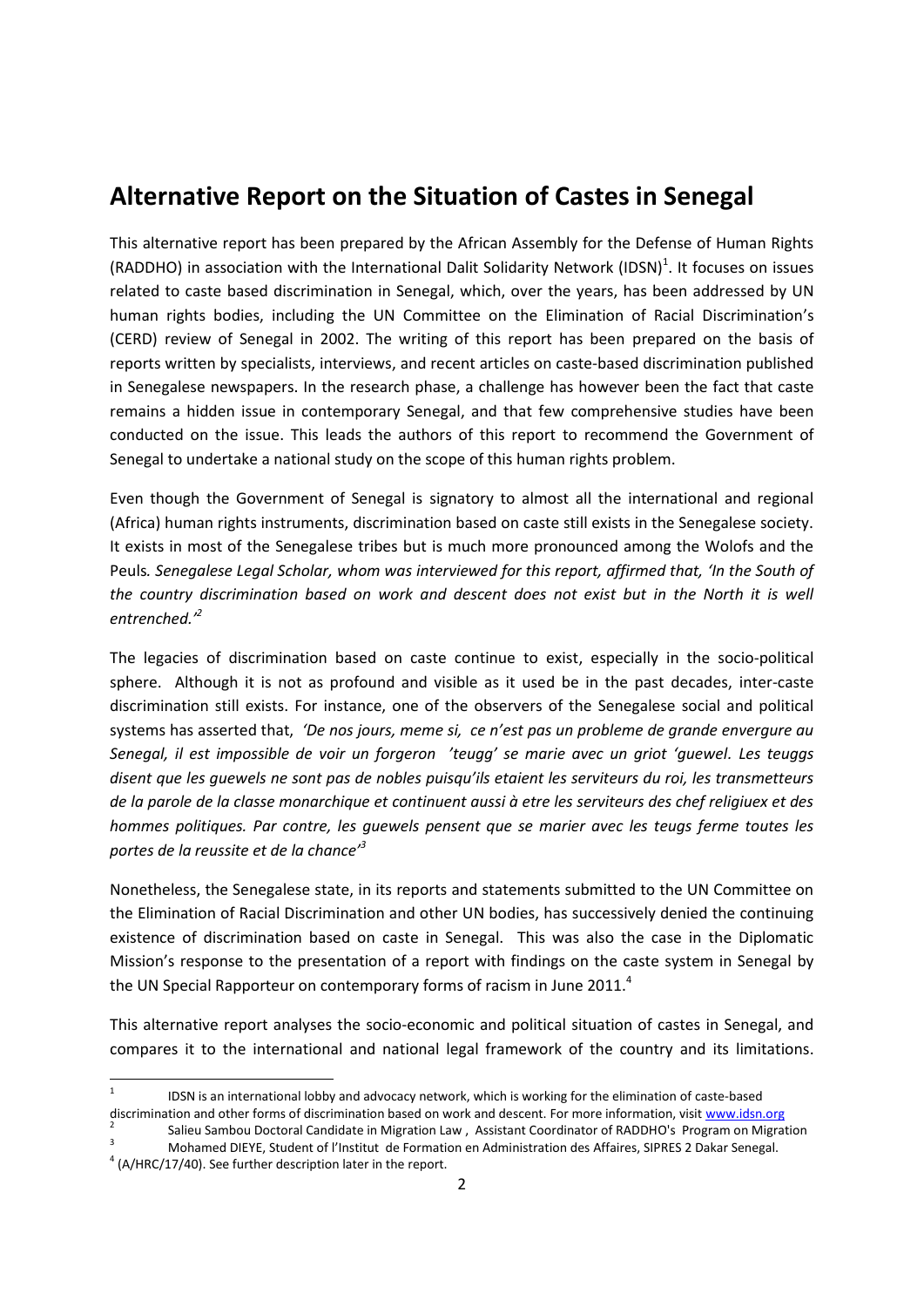Finally, it summarizes the observations and recommendations of UN human rights experts on the issue of discrimination based on caste in Senegal, and provides a set of recommendations for the elimination of caste-based discrimination in the country. These recommendations are intended to serve as critical inputs to the interactive dialogue between the Government of Senegal and the CERD Committee at the 81<sup>st</sup> CERD session in August 2012.

# **Socio-Economic and Political Situation of Castes in Senegal**

Caste-based discrimination still exists in Senegal despite the fact that Senegal is claimed to be a secular democratic state. While it is contemplated that the recent emergence of political parties led by caste elites speaks against the fact that caste discrimination exists in the country, this argument does not adequately capture the way that certain caste-based practices influence everyday life for many persons in Senegal.

Despite the process of modernization, caste discrimination exists among almost all the ethnic groups, even though it is rarely discussed openly. Victims of the caste system continue to suffer psychologically in silence in their homes, in the streets, in their offices, places of worship and in educational institutions. With respect to the inferior castes such as blacksmith, such as praise singers to name but a few, some people believe that wearing their clothes or seating on the same chair or bench with them attract poverty and hardship.<sup>5</sup>

Victims of the caste system in Senegal face many problems, which are similar to the conditions described in CERD General Recommendation 29 on descent-based discrimination (2002):

a) Inter-caste marriage

First, it is often difficult for non-castes to marry castes or vice versa. Many castes prefer to remain single or marry foreign nationals. Many abortions and infanticides occur because of opposition to inter-caste love. *For instance, in 2011, a woman called Cherif Danfa was found guilty of infanticide and sentenced to five years of hard labour. Her family belongs to the goldsmith-jeweler caste for generations, whereas the family of her partner with whom she has two children belongs to the noble class. The family of her partner is opposed to their relationship and has refused to have their son*  marry her.<sup>6</sup> This form of discrimination is based on the concept of pollution as castes are perceived to be the channel of pollution. For instance, any contact with griots (praise singers) by a non-caste, even by touching, is seen as polluting because of their role in circumcision and midwifery. Some children are also denied to sit beside classmates who belong to caste families. Poor caste farmers cannot acquire enough land for large-scale agriculture production or projects. Thus, they are restricted to subsistence farming; they live in dilapidated houses; and depend on others for their livelihood.<sup>7</sup>

 $\overline{\phantom{a}}$ <sup>5</sup> Momadou Lamine Diop, Doctoral Candidate in Human Rights, Researcher in RADDHO

<sup>6</sup> See recent newspaper articles: Enquete numero 162m page 5, Friday 23 December 2011. See also Direct Friday page 4 Friday 23 December 2011

<sup>7</sup> See pp 32-34 of the report on the International Consultation on Castes-based Discrimination Establishing Dalit Rights in the Contemporary World ; the Role of Governments, United Nations and the Private Sector. 29 November- 1 December 2004 Kathmandu Nepal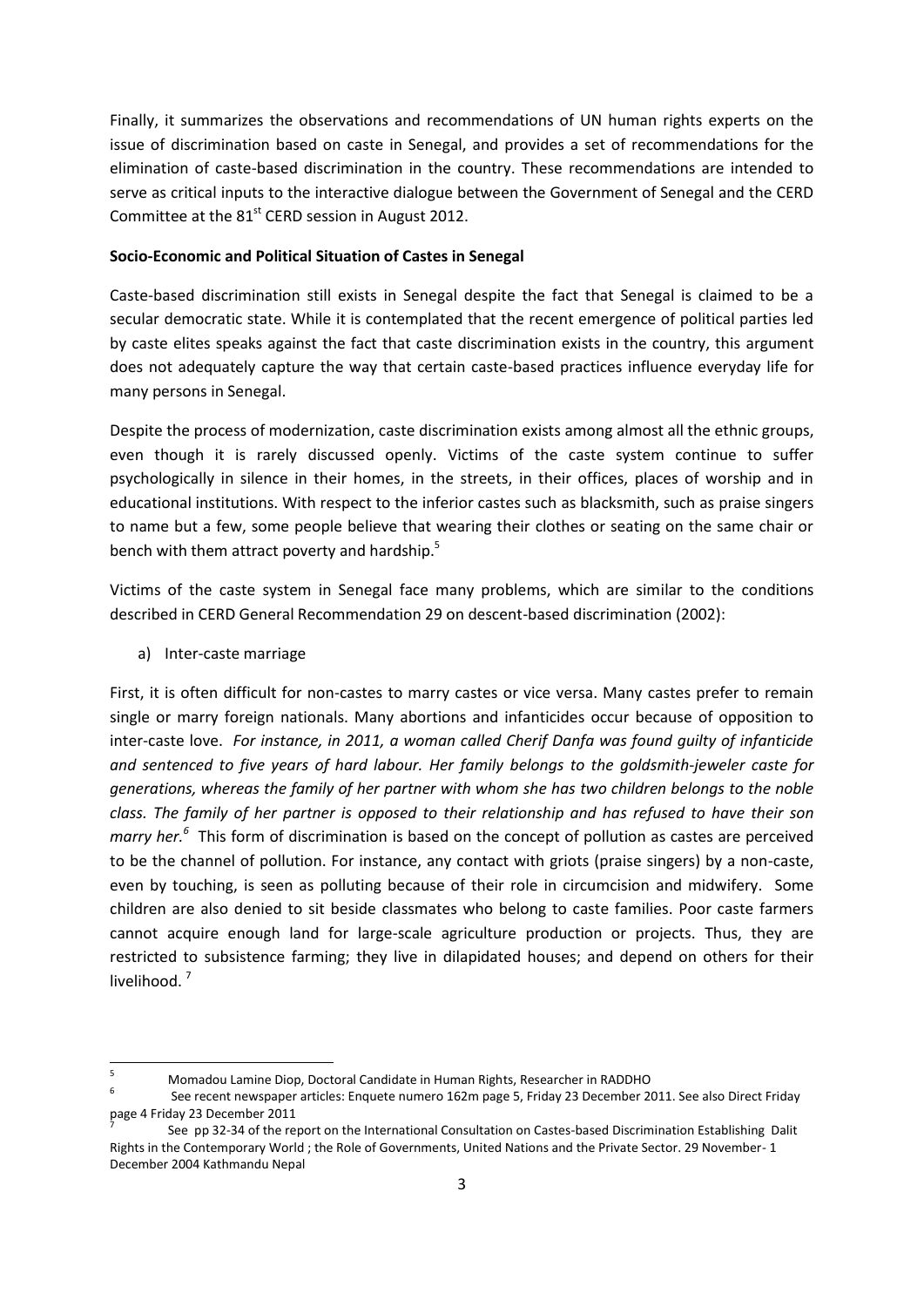# b) Social status

Second, castes are easily identified through their surnames. Those who have succeeded in changing their social-economic status in the field of commerce, politics or education hide their descent by changing their surnames or creating new genealogies for themselves to prevent being despised by those who claim to be superior by birth. In the religious sphere, castes are discriminated against irrespective of the vehement opposition of Islam to all forms of racial discrimination. In the hinterland, for instance, known castes are not allowed to stand in the first rows in the mosques during prayers.<sup>8</sup>

c) Political representation

In the political sphere, castes continue to be discriminated against. Most inferior castes who are members of political parties led by non-caste political elites are victims of discrimination within their own political parties. They are not even allowed to speak at meetings and it is difficult for them to be elected in their constituencies because of their inferior descent. Even those who have succeeded in occupying key positions in public institutions, political parties and the private sectors are often reminded of their descent and despised. For instance, *the candidacy of one of the presidential aspirants for the 2012 election was attacked by some of his political opponents who argued that his candidacy is not important and that he has to remain in the musical field because he is a musician. He, himself, said that he was not educated and therefore could not rule Senegal.<sup>9</sup>* The presidential aspirant in question is believed to belong to a caste family, although it has never been publicly announced. While it is not said in the open, there is a fear that if he gets elected, he will appoint caste people as ministers and the parliament would be dominated by castes. People also wonder what will happen, if a Griot is elected as the President of Senegal. Thus, whenever a caste aspires to occupy a key position in public institutions, he or she is reminded of their background.<sup>10</sup>

This form of discrimination is even condoned by those who occupy key positions in state institutions. For example, the predecessor of the current President of Senegal, Mr. Abdoulaye Wade, is reported to have told his Gambian counterpart, President Yaya Jammeh, that his successor would not be a caste. Whether this statement is true or false, the ensuing mixed reactions demonstrate the sensitivity and politicization of the issue of caste in Senegal. $^{11}$ 

# **Senegal's Major International and Regional Human Rights Obligations**

Senegal is a signatory to the 1948 Universal Declaration of Human Rights, the 1979 Convention on the Elimination of all Forms of Discrimination against Women, the 1989 Convention on the Rights of the Child and the African Charter on Human and Peoples' Rights, the International Covenant on Political and Civil Rights, the International Covenant on Social, Economic and Cultural Rights, the 1948 Convention on the Prevention and Suppression of Genocide, the Convention of 1968 on the

<sup>-&</sup>lt;br>8 Abdoulaye Diallo, Specialist in Information Technology , Head of the Documentation and Information Centre of RADDHO

<sup>9</sup> L AS No 1996, Monday 16 January 2012 page 7 see also Observateur No 2496 page 2 January 2012

<sup>10</sup> This statement is based on the reactions of some of those who are supportive of the continuation of discrimination based on the caste system

See Confidence de Wade a Yaya Jamme sur le Profil de son Successeur: Mon Successeur ne sera pas un caste, Vendredi 19 Aout 2011 -12:31 Bamba Toure3. See also Lera. Net Publie le 19/08/2011 par la senegalaise. www.lasenegalaise.com/?lasenegalaise=infos&infos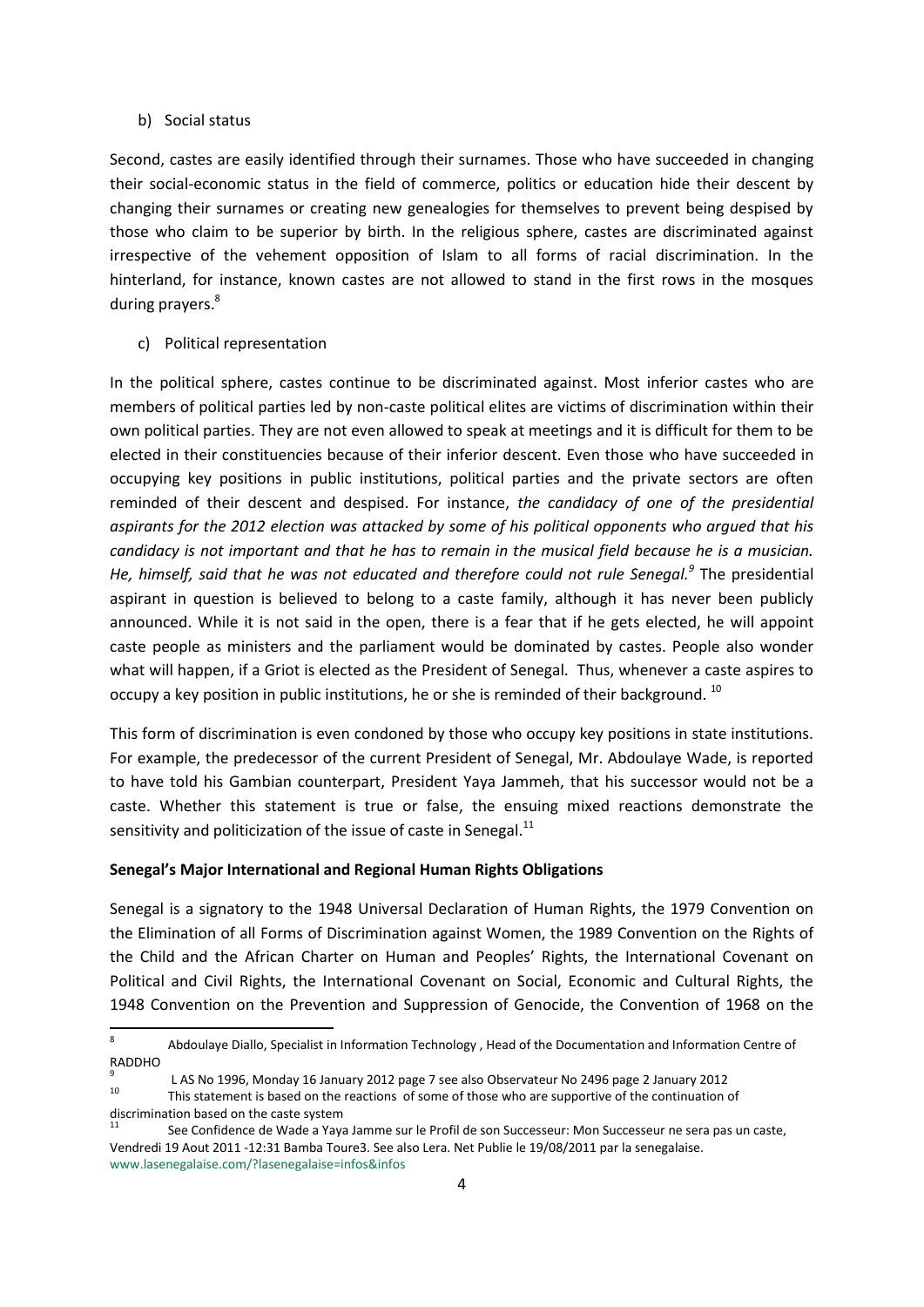Elimination of All Forms of Racial Discrimination, the 1984 Convention against Torture, other forms of Cruel, Inhuman and Degrading Treatments, the Protocol to the African Charter on Human and Peoples' Rights relating to Women's Rights, and the Protocol to the African Charter on Human and Peoples' Rights relating to the Creation of an African Court of Human and Peoples' Rights.

# **National Legal Framework**

Some of the aforementioned legal instruments have been integrated into the 2001 Constitution, thereby enabling them a space in the Senegalese legal architecture. Legally speaking, the Senegalese tradition is monist in that the courts of law can enforce international human rights treaties as soon as they are ratified and published, even if they have not been incorporated into the country's domestic legal framework through a special act of Parliament.<sup>12</sup> Besides, there are articles in the Constitution that guarantee the equal protection of the rights of all the citizens. Article 1, for instance, stipulates that, 'The *Republic of Senegal is a secular and democratic state. It ensures the equality of all its citizens before the law irrespective of their origin, race, sex, religion and convictions'.* Other legal measures taken in the socio-economic, cultural and political spheres prohibit discrimination. For example, the Senegalese Labor Code ensures equal treatment and access of all the citizens *to professional training and employment irrespective of their origin, race, sex and religion*.

### **Limitations of Constitutional and Legislative Mechanisms**

Notwithstanding the richness of the Senegalese legal system, it lacks specific constitutional or legislative mechanisms for the effective elimination of discrimination based on caste. The aforementioned constitutional and legislative measures are vague in relation to issues relating to caste-based discrimination. Besides, although the state claims to have a monist legal tradition, in fact, the Senegalese Courts are vehemently opposed to the direct enforcement of international human rights treaties. This attitude undermines the constitutional principle enshrined in Article 98 of the Constitution.

The absence of specific legal measures for the abolition of caste-based discrimination is due to the attitude of the Senegalese civil society, ruling elites, law making and enforcement institutions and intellectuals towards the said form of discrimination. Most Senegalese are of the conviction that the issue must not be regarded as a subject of public discussion, because they believe that talking about it in public is tantamount to the commission of a taboo. Even most of the intellectuals or businessmen from the inferior castes conceal their social identity by refusing to talk about their plight in public. Thus, Professor Penda Mbow, in her presentation entitled 'Democracy, human rights, and castes in Senegal', opined that when Madeleine Mukamabano had wanted to organize a public debate to deepen the reflection on issues related to the caste system, some people told her that it was not a real problem but it was a psychological issue that would disappear naturally because it had had no impact on people's living conditions.<sup>13</sup> But the truth is that the victims often choose to suffer

 $12$ <sup>12</sup> See Article 98 of the 2001 Constitution of Senegal See also the report on Senegal entitled ' the Justice Sector and the rule of law' published by the Open Society Institute's Network November 2008

<sup>13</sup> Professor Penda Mbow, Democacry Human Rights and Caste in Senegal pp 1-6 and 9-12 This paper is available on the internet www.dalits.nl/pdf/CastesInSenegal.pdf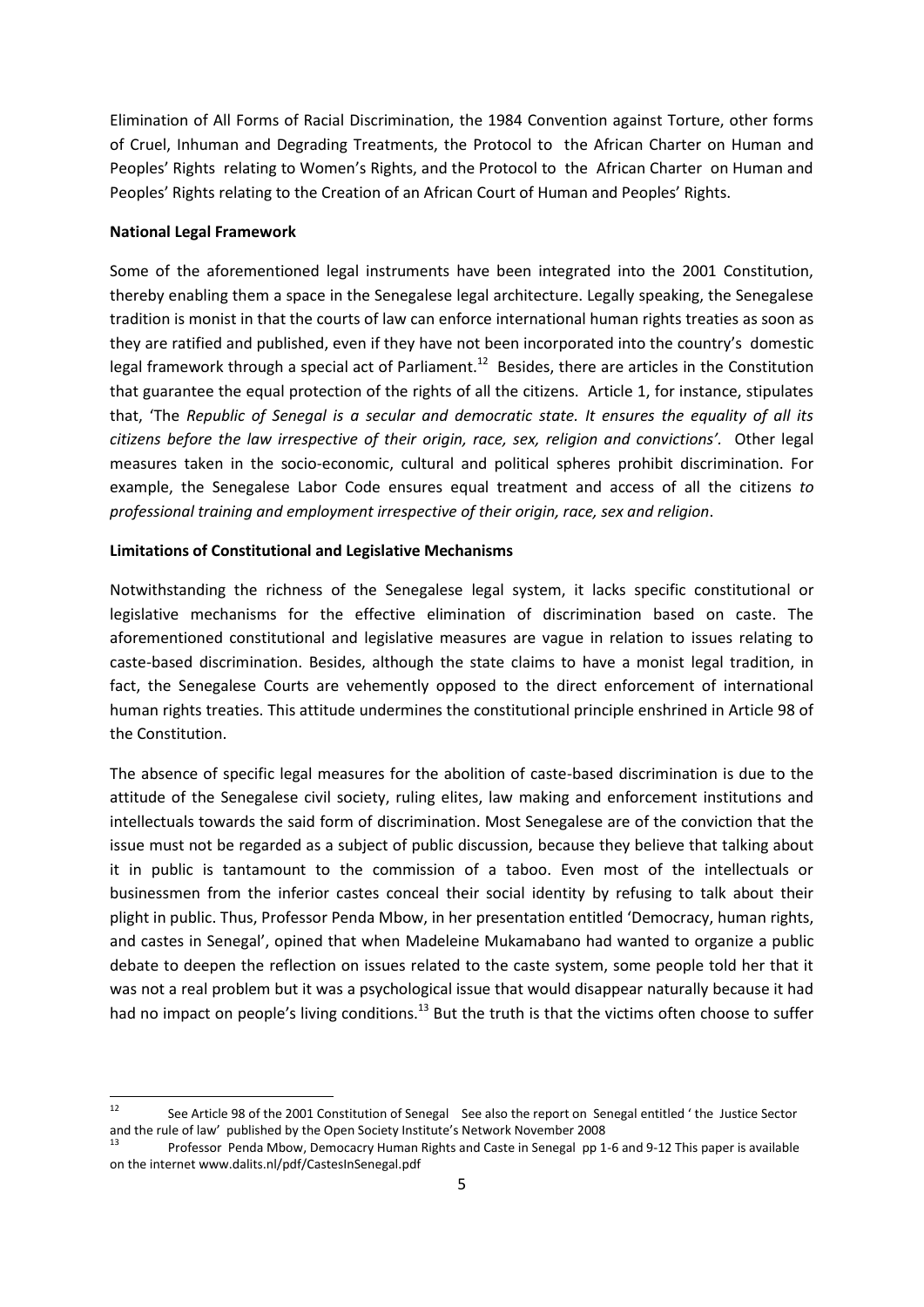psychologically in silence instead of talking about their social identity. Besides, it has been suggested that caste based discrimination exists even among the Senegalese in the Diaspora.<sup>14</sup>

#### **UN observations and recommendations on caste discrimination in Senegal**

Over the years, UN human rights bodies and experts have incessantly expressed concern about caste discrimination, also known as discrimination based on work and descent, as an urgent human rights problem that requires a lasting solution in a wide range of countries, including in Senegal. The CERD Committee has been instrumental in addressing this form of descent-based discrimination, and in 2002 *"strongly reaffirmed that discrimination based on "descent" includes discrimination against members of communities based on forms of social stratification such as caste and analogous systems of inherited status which nullify or impair their equal enjoyment of human rights"* in CERD General Recommendation No. 29 (2002).

In 2002, the Senegalese caste system was subject of lengthy discussions during the examination of Senegal's reports during the  $61<sup>st</sup>$  Session of CERD.<sup>15</sup> The Committee on the Elimination of Racial Discrimination noted the following:

*445. The Committee notes with concern the continuing legacy in Senegal of aspects of a caste-based system, despite its having been banned by law. It recommends that the State party ensure that the existing provisions are effectively applied, including by*  taking steps to quarantee access to justice for victims, in accordance with its general *[recommendation XXVI.](http://www.unhchr.ch/tbs/doc.nsf/%28Symbol%29/f0902ff29d93de59c1256c6a00378d1f?Opendocument)*

In an Expanded Working Paper on discrimination based on work and descent prepared in 2004 by two experts of the former UN Sub-Commission on the Promotion and Protection of Human Rights, Mr. Asbjorn Eide and Mr. Yozo Yokota, stated that *the Committee on the Elimination of Racial Discrimination was worried about the continuing legacy in Senegal of the different aspects of a system based on castes, despite its having been banned by law*. <sup>16</sup> The caste system in Senegal was subject to further analysis as a result of this study, which resulted in the formulation of a set of draft UN Principles and Guidelines on the Effective Elimination of Discrimination based on Work and Descent; a framework formulated to provide general and specific measures for governments to prevent and eliminate discrimination based on work and descent globally.<sup>17</sup>

The UN Special Rapporteur on contemporary forms of racism, racial discrimination, xenophobia, and other forms of intolerance has also addressed this issue as part of his mandate to fight racial discrimination. Mr. Githu Muigai stated in his annual report to the Human Rights Council in 2011 that, '*The caste system exists within several groups in Senegal. All the characteristics of caste can be* 

<sup>14</sup> Pages 3-5 Discrimination based on Descent in Africa:

idsn.org/fileadmin/user\_folder/pdf/Old\_files/africa/pdf/Africafull.pdf -

<sup>15</sup> United Nations Press Release 'Committee on Elimination of Racial Discrimination Starts Examination of Senegal's Reports, CERD 61st Session, 6th August 2002

<sup>16</sup> Expanded Working Paper by Mr. Asbjorn Eide and Mr. Yozo Yokota on the Topic of Discrimination based on Work and Descent 5<sup>th</sup> July 2004

<sup>17</sup> The draft UN Principles and Guidelines is an outcome of a Sub-Commission study on discrimination based on work and descent. They were published by the Human Rights Council in May 2009 (A/HRC/11/CRP.3). Although still a draft, governments can use and endorse them as a guiding framework to comprehensively eliminate discrimination based on work and descent.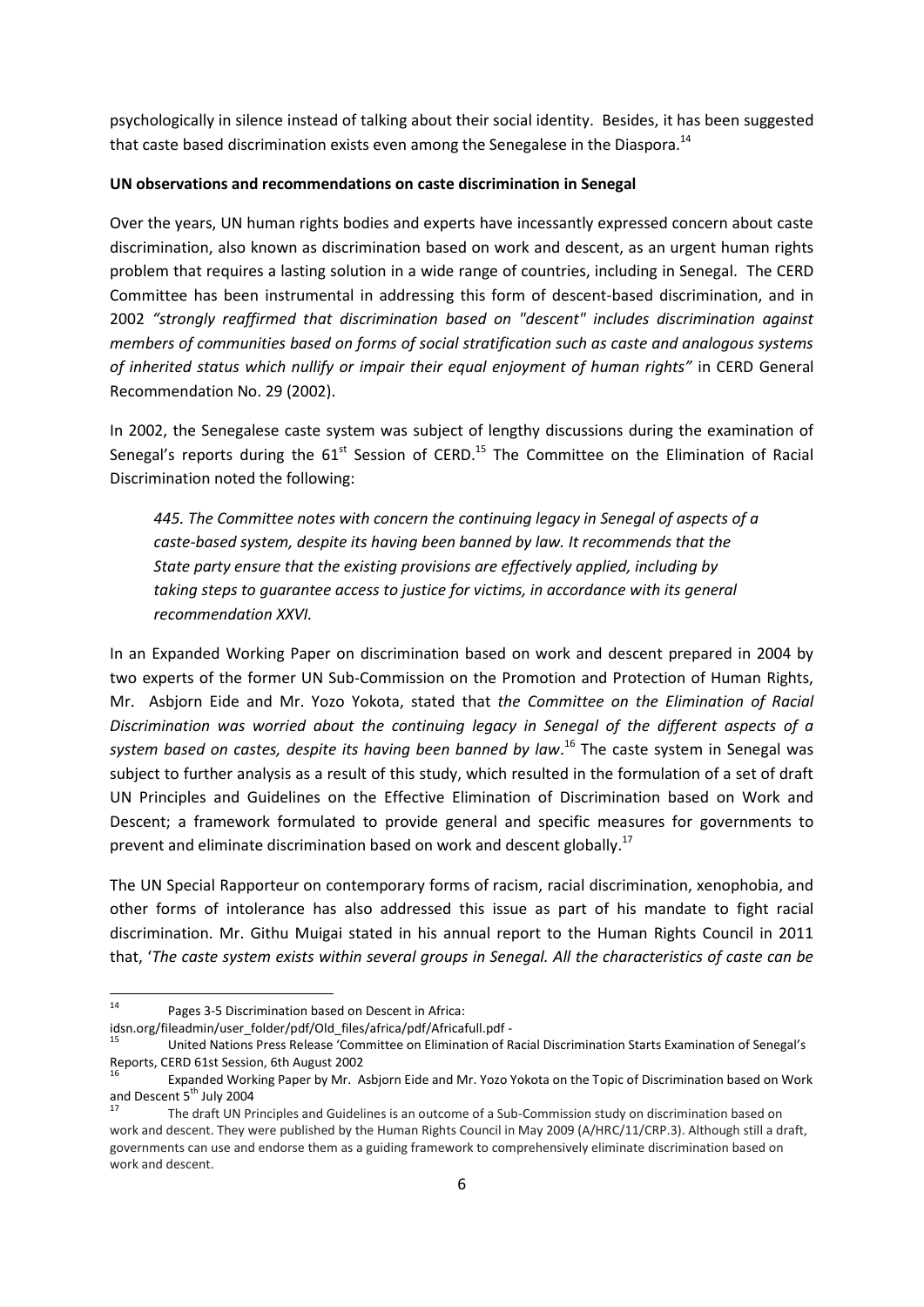*found among the Wolof Community, which is principally divided between Geer and the Neeno… However, the extent to which neeno castes approach the courts for legal redress on discrimination claims is negligible.*' 18

The Special Rapporteur expressed serious concern about the continuing existence of the caste system and described it as a form of 'societal' structural discrimination. He argued that the systems based on inherited status are examples of cases were when even clear legislation to prohibit discrimination has been introduced, individuals and groups of individuals continue to be discriminated. In the report (A/HRC/17/40), he called on States to review and redesign their legislations, policies and programmes, having disproportionate effect on individuals of specific racial or ethnic group, including the legislations, policies and programmes that might discriminate directly or indirectly specific ethnic minorities and victims of inherited status systems.

In the Diplomatic Mission's response to the presentation of the report in June 2011, Mr. Abdoul Wahab Haidara, Head of the Department on Disputes and Human Rights of the Senegalese Ministry of Foreign Affairs, argued in the Human Rights Council that, *' En effet, tel qu'il apparait dans votre rapport, vous semblez fonder votre analyse sur une source datant de 10 ans, dont le contenu est aujourd'hui contredit par une réalité palpable, et les sénégalaises et sénégalais très fiers de leur origine et ascendance, peuvent en témoigner, à savoir qu'il n'y aucune forme de discrimination à l'égard des personnes castes du fait des pouvoirs publics'.* <sup>19</sup> (Translated: Indeed, as your report shows, it seems that your analysis is based on information obtained 10 years ago, whose content is in contradiction with the current reality, and the citizens of Senegal are proud of their origin and ancestry, and can even testify that there is no form of discrimination against castes practiced by the authorities) *.*

While it is true that there is a need for updated studies on the extent of the problem, this response also shows that the recurrence of the debate at the UN level illustrates that the legacy of the caste system is not yet over in Senegal.

# **Conclusion: Recommendations and Remarks**

In conclusion, RADDHO recommends that:

1. The Senegalese Government should acknowledge the existence of caste based discrimination as a human rights problem that exists in the country, and in effect introduce specific legal measures to prevent and eliminate caste discrimination in accordance with CERD General Recommendation No. 29. Acknowledging and explicitly prohibiting the existence of caste discrimination within the Senegalese society will motivate state and non-state actors to work hard for its elimination, and will encourage victims to seek justice and redress. In this regard, the Government may seek inspiration from other affected countries and from national frameworks, which have been developed to address this particular problem (see recommendation no. 2).

 $\frac{1}{18}$  Annual report of 24 May 2011 (A/HRC/17/40, para. 60) by Mr. Githu Muigai, Racism, Special Rapporteur on contemporary forms of racism, racial discrimination, xenophobia and related forms of intolerance. 19

Oral intervention by the Diplomatic Mission of Senegal in response to the presentation of a report by the UN Special Rapporteur on contemporary forms of racism in the Human Rights Council, Geneva on 14 June 2011